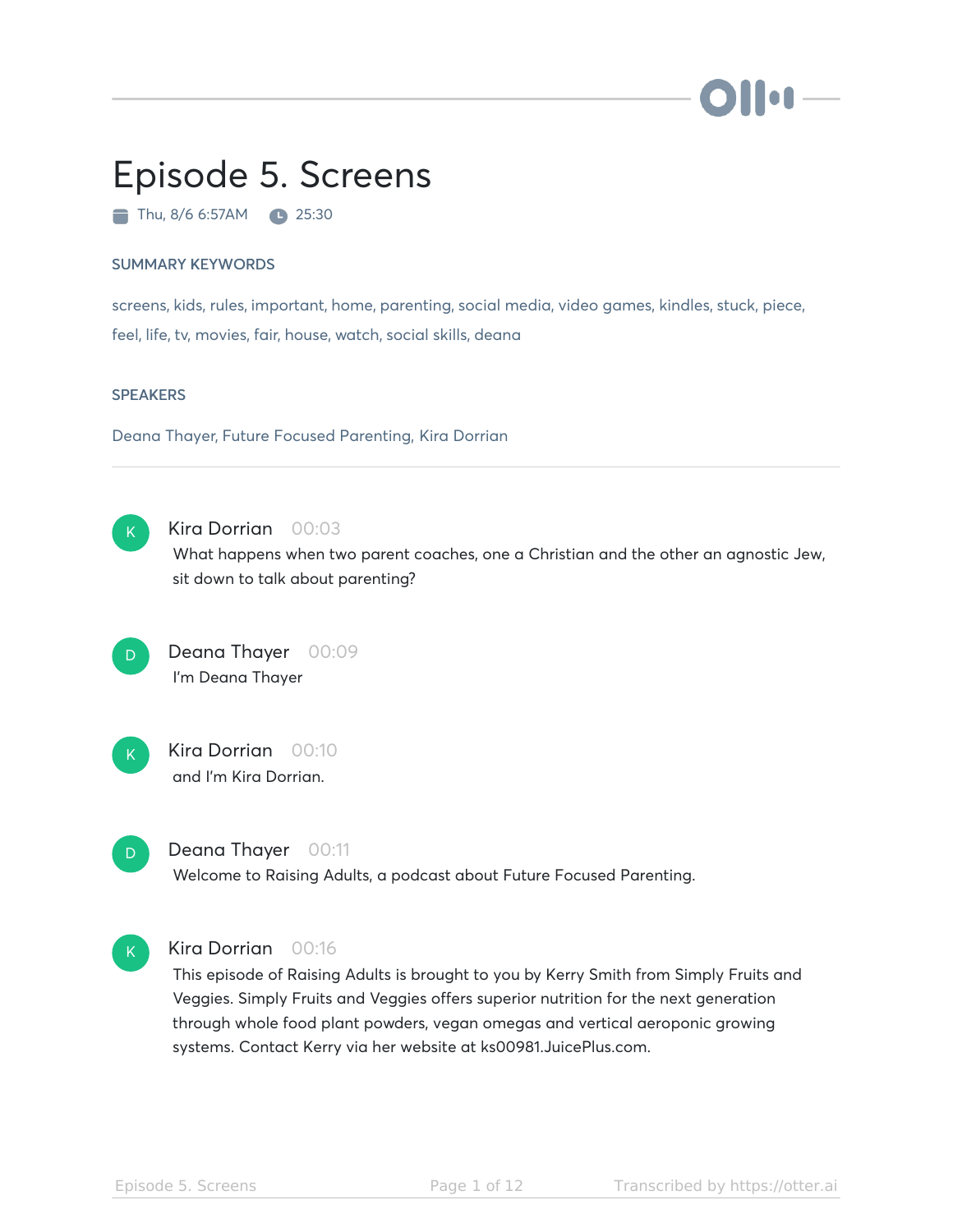#### Deana Thayer 00:36

D

 $\mathsf{K}_{\scriptscriptstyle{+}}$ 

D

Today we're going to talk about screens and media and technology and how we go about handling that and maybe even limiting that with our children. So Kira, do you want to start with your why on this particular topic?

#### Kira Dorrian 00:49

Absolutely. So I had a couple different whys and and I think the main one is all the research out there right, that suggests that it's not good for them to have too much screentime. But I had different ways around different things which I'll talk about more as we get to the how. I have a different why for video games for example, than I do for TV. So video games from a mental health perspective, to me are very concerning because of the violence. And just the way that kids check out and can get addicted, like there's all these studies now that show that it's an addictive activity. So I was more concerned about that than I was about TV. Though I did limit TV, and I'll talk more about that later. But the main why was I didn't want them to get addicted to anything, and I didn't want them to be desensitized to violence. And I also kind of felt like I wanted them to have television or movies as a way of being entertained but not their only way of self entertaining. How about you?

#### Deana Thayer 01:50

Well, I have older kiddos, as you know, and this is really different in our house now because they also have social media, which I think is almost it's own beast, but where I operated from even when my, my kiddos were little in terms of TV, which was all they had available to them at that time, was I really didn't want them to lose the ability to interact with people. And I've seen that happen unfortunately, with kids who are on their devices all the time. Just simple things like eye contact or a firm handshake and knowing how to make small talk are going really by the wayside. And I really wanted to avoid that. So I was pretty intentional from the start about limiting the screen time. And then as it moved into social media, a few areas that mattered a lot to me, were again, the integrity piece, what are you doing even when nobody's looking? Because you can put rules around that but older kids can, of course, find ways around them. So we brought in the integrity piece, and again, making sure that we're still really reinforcing how do we interact, and where is technology appropriate, where would it be important to leave it behind because you're interacting with people, whether that be the dinner table, or movie theater, or all those kinds of things. So I wanted to make sure they still had those social skills and that technology didn't water those down.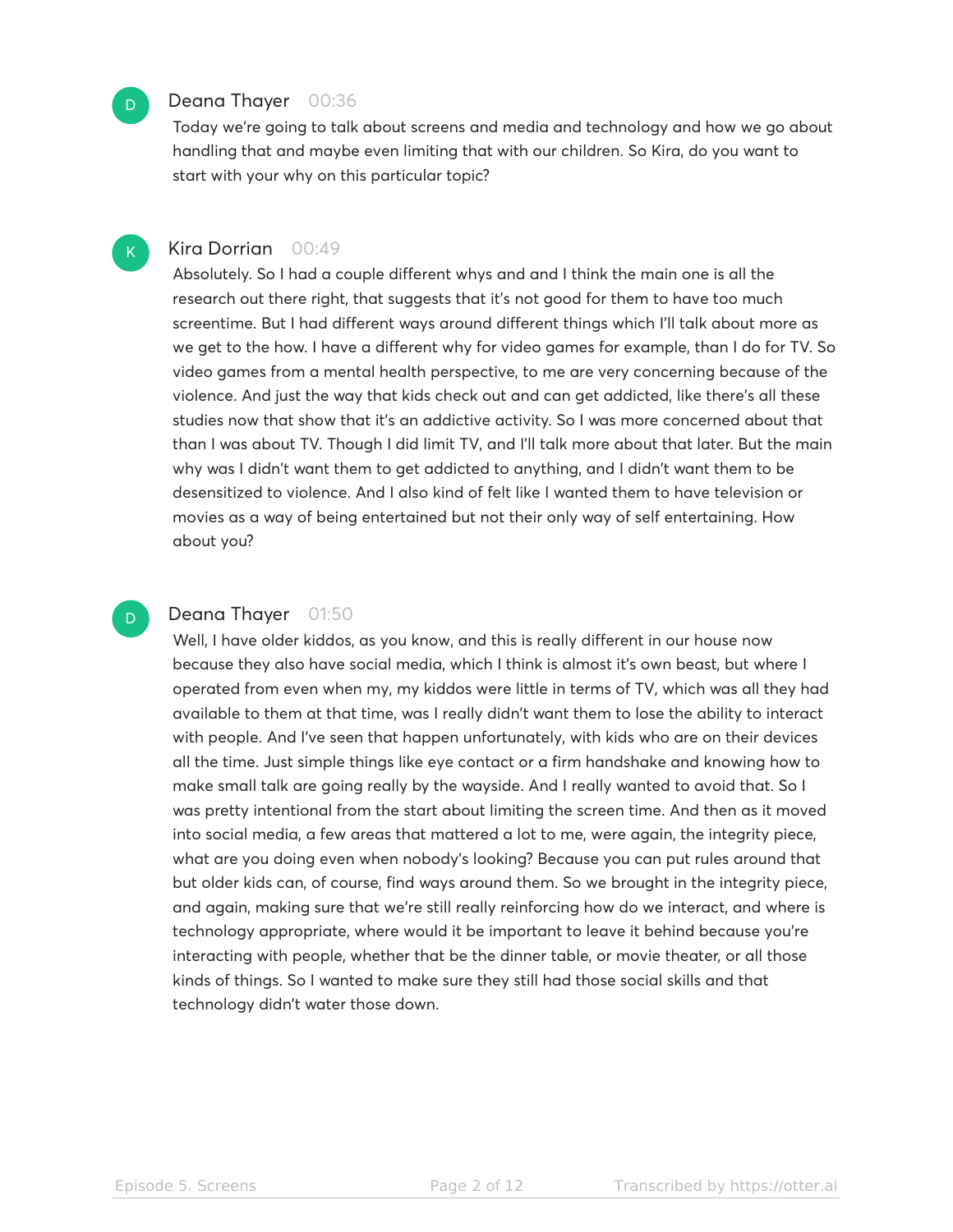

I love that. And I think it's interesting because I almost feel like especially around video games and social media in a way that has become our social skills. So there is this juxtaposition of needing them to have some exposure to it so that they feel like they fit in. They feel like they can converse about whatever the popular movie or TV show is. I know that a friend of mine who has much older kids, they're grown, she said, they had no video games in the house, which is currently what we have... no video games, but she said her son would go over to a friend's house to play them, and that was okay. But he would struggle because he didn't know how to play it. And it actually affected his social life. People would tease him or this, that or the other. So there's this really fine balance, right, between teaching those social skills that are important to you and I that are going by the wayside, and making those stay there, but also kind of giving them what they need in the current world.

#### Deana Thayer 04:00

Right. And another piece of that is the timeframe. So there are elements of video games and social media that are kind of important while they have a peer group, but they actually do fade out over time. And what's lasting is that ability to interact with adults, employers, all of those things. So having respect for there is a season where they might need to know this kind of jargon and just the way to interact around social media, but the ability to have that be just one facet of their life, and not this unilateral, all I think about, my only approach to anything. And that's really tricky to find that balance.

#### $\mathsf{K}_{\scriptscriptstyle{+}}$

D.

#### Kira Dorrian 04:35

Yeah, I love that idea of it being a season that you can kind of wrap your brain around, like, how am I going to handle this season in a way that, being future focused, it doesn't become their entire lifetime? That's awesome. So how did you, how did you deal with it when they were little? And how do you deal with it now? Like, what are some of the tools or tips that you did that we could impart to the listeners that are maybe wondering what to do about that?

#### Deana Thayer 04:59 D

Sure. So when they were little I stuck with pretty much a straightforward just it was a timeframe, they were allowed a certain amount of screen time per day. And I usually, this is a little self serving, but might be a good tip for our listeners, is I did it when I wasn't available. So for instance, once Marceleno was born, when I was nursing, Cienna could

 $\mathsf{K}_{\scriptscriptstyle{+}}$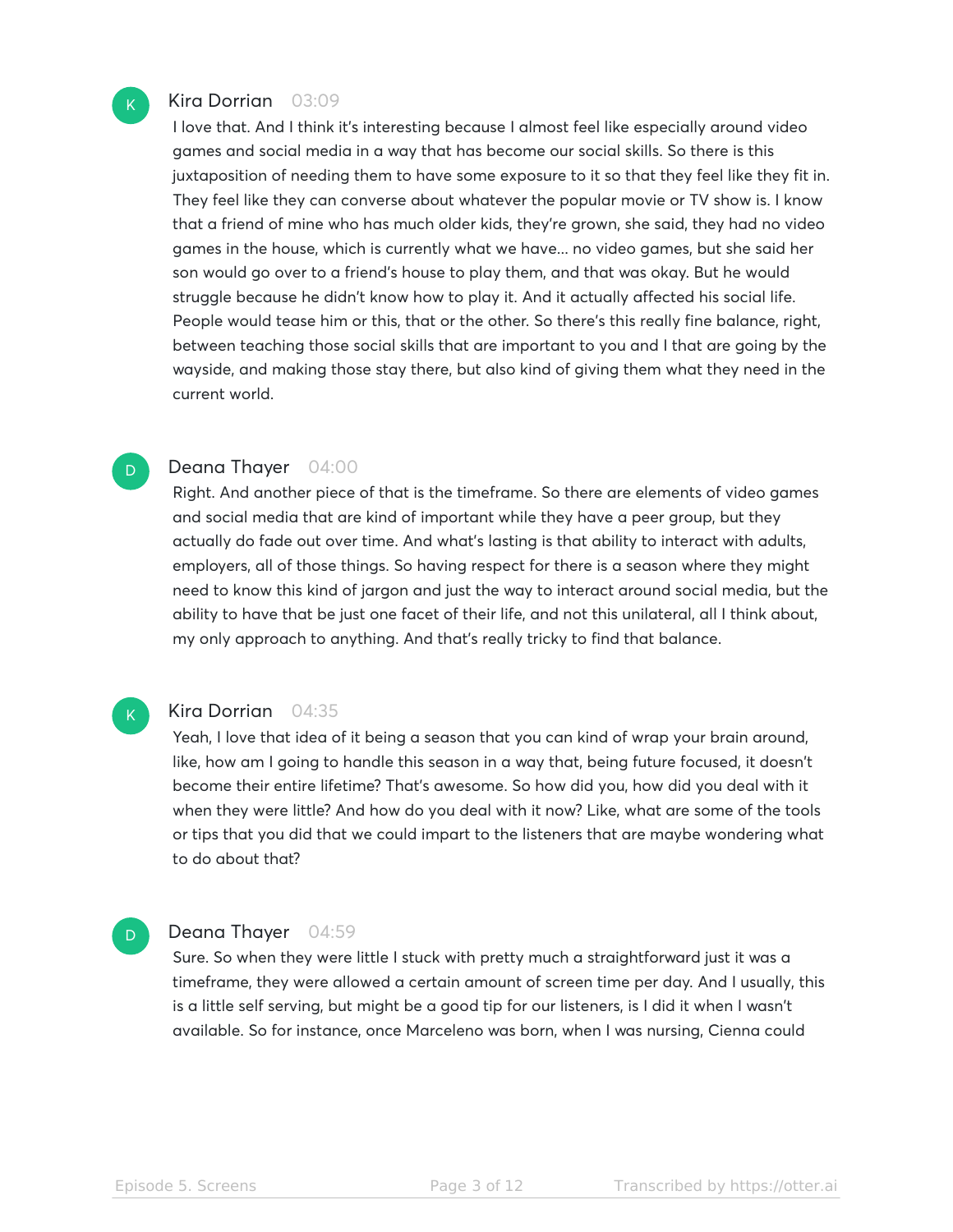have a little show, because I wasn't able to go chase her around while I'm stuck in a breastfeeding session. And so it enabled me to know right where she was, and that she was okay. And maybe even purposely learning something. I could pick an educational show, but it meant that if I was stuck, I wasn't going to end up in a toddler crisis that I couldn't address. So that was pretty straightforward. In those early years, it was really about time. Then what was great is when my kids learned to read, I made it a one for one, minute for a minute. The amount of minutes you've read today is the amount of minutes you can have a show. So that was what we did in those earlier years.

#### Kira Dorrian 05:55

 $K<sub>1</sub>$ 

D

I love that so much I'm officially stealing that right now. That is just gone into my pocket.

#### Deana Thayer 06:01

It's really helpful. It makes them really devour their books during quiet time really trying to earn it! And the great thing is, especially in those early years when they're emerging readers, even if I had, I had a couple strong readers, but even with a strong reader, it's rare that they're going to read like, hours a day. So it was a very rare time where I had to say, oh, wow, you've outpaced my ability to offer you screentime today, we'll have to put some in the bank for tomorrow. But it really didn't happen too often because just with life, or camps they were doing, or little classes we were taking, or getting outside and playing, it was rare that they would ever read so much that I wasn't comfortable equating the screen time to it. So it was really effective for a long time. Now as we moved into being older, I've had some different rules. My first one is we obey the law. And that might sound funny, but it is appalling how many children have social media that technically if you were to look at the site's website, are not old enough for an account. You really are supposed to be a certain age to have an Instagram, a certain age to be on Facebook, even a certain age to be on Snapchat. So my first rule is you will not have one of these accounts until you are the age it says you can have one. And that helped a ton. It made it not my battle, it was just the site says... blame Facebook sorry, not my fault. And anytime I can remove a power struggle, I love that. So that was our first rule is it just isn't even happening until you're old enough. And then we employed a contract. So I actually wrote up a contract for them with some guidelines. For instance, just to throw out an example if I see an objectionable piece of language or picture, the first time that happens, we're going to talk about that and I'm going to talk about why that's a problem, and work through that with you and then I'll have you take it down, but the second time the whole account goes down. So they were very motivated to be very forward and just real transparent with their accounts because they knew I would have access to them. That was in the the contract as well. So like, did they have to accept your friend request then? Yeah, like the rule was you must be friends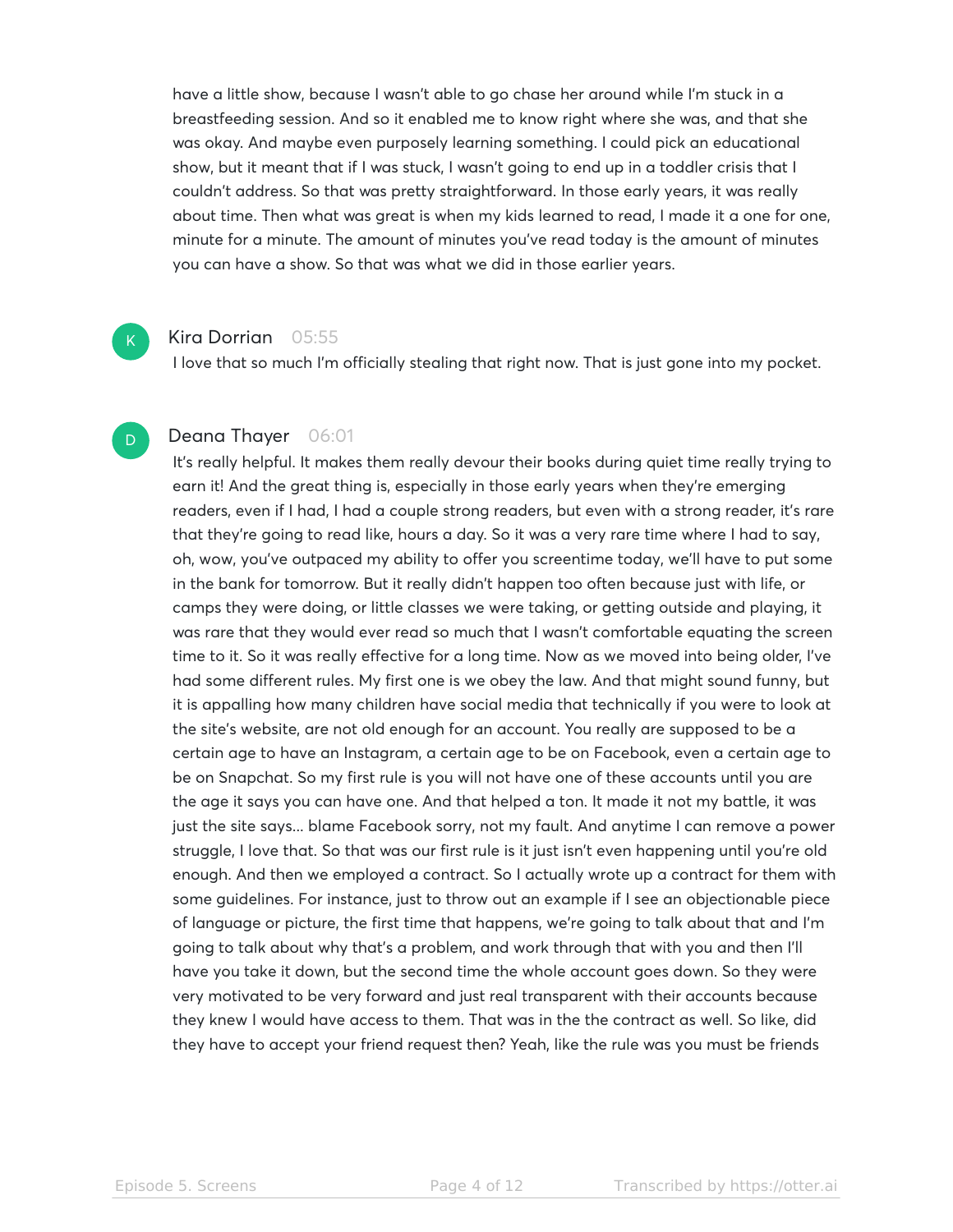with me on Facebook and Instagram. Yes. I will follow you literally and figuratively, online. And the other nice thing about that, though, is the visibility. And also I got a little window into their world. So I'll admit, in a way, it was actually really nice. It wasn't all just so I could police it all. But that contract really helped. And we evaluate and re-sign the contract every year on their birthday. And so every year the list of restrictions actually shrinks. And I love that as they grow in increasing responsibility, they earn increasing privileges around their social media. So that's how we've handled it in the older years. And then later, I want you to get a turn, but later I'd love to share how the blended piece adds a little challenge to that.

#### Kira Dorrian 08:52

 $\mathsf{K}_{\scriptscriptstyle{+}}$ 

D

 $\mathsf{K}_{\scriptscriptstyle{+}}$ 

I can't even imagine because now you're dealing with completely different roles, right. So just really quickly before I go, what, what about TV now with your teens like, do you limit it now? Do you feel like they have a pretty good handle on it? Because I like, I definitely hear the wonderful kind of boundaries you're putting around social media. What about television, movies, that kind of thing?

#### Deana Thayer 09:12

Yeah, interestingly, TV is not as popular anymore in my house, just because there's other things. Now I've got one biological kid who's just super not interested. So once in a while, we'll have family movie night, and she'll participate in that or she'll watch a couple episodes of The Office with her brother or something. But she's not a huge fan. So yeah, now she just got her own thing. Now Marc, he could easily binge watch stuff if he's not careful. But I would still say more often the thing I'm having to watch is, is he on YouTube and then on his phone and that kind of thing. So I haven't really had to do as much of that. And I've also let life be the best teacher. So if they do say stay up late and binge watch something on Netflix, and they have to get up the next morning, I just let that ouchy happen. And so when they're super tired, they make a different choice next time and we definitely talk through that. But it's removed me from being the oh, that we're not going to do that and let LIFE say, oh, I really shouldn't do that.

#### Kira Dorrian 10:12

Yeah, there's those natural consequences, right, which I'm sure we're going to spend a whole episode on. I love that. I love that. Well, so it's, you know, here's the thing in our household, you have to remember that Dave and I are former actors. And that really affects how we view movies, especially TV movies. And so for me, we, we've always limited screens when they were born, the first year, we did no screens whatsoever. And then when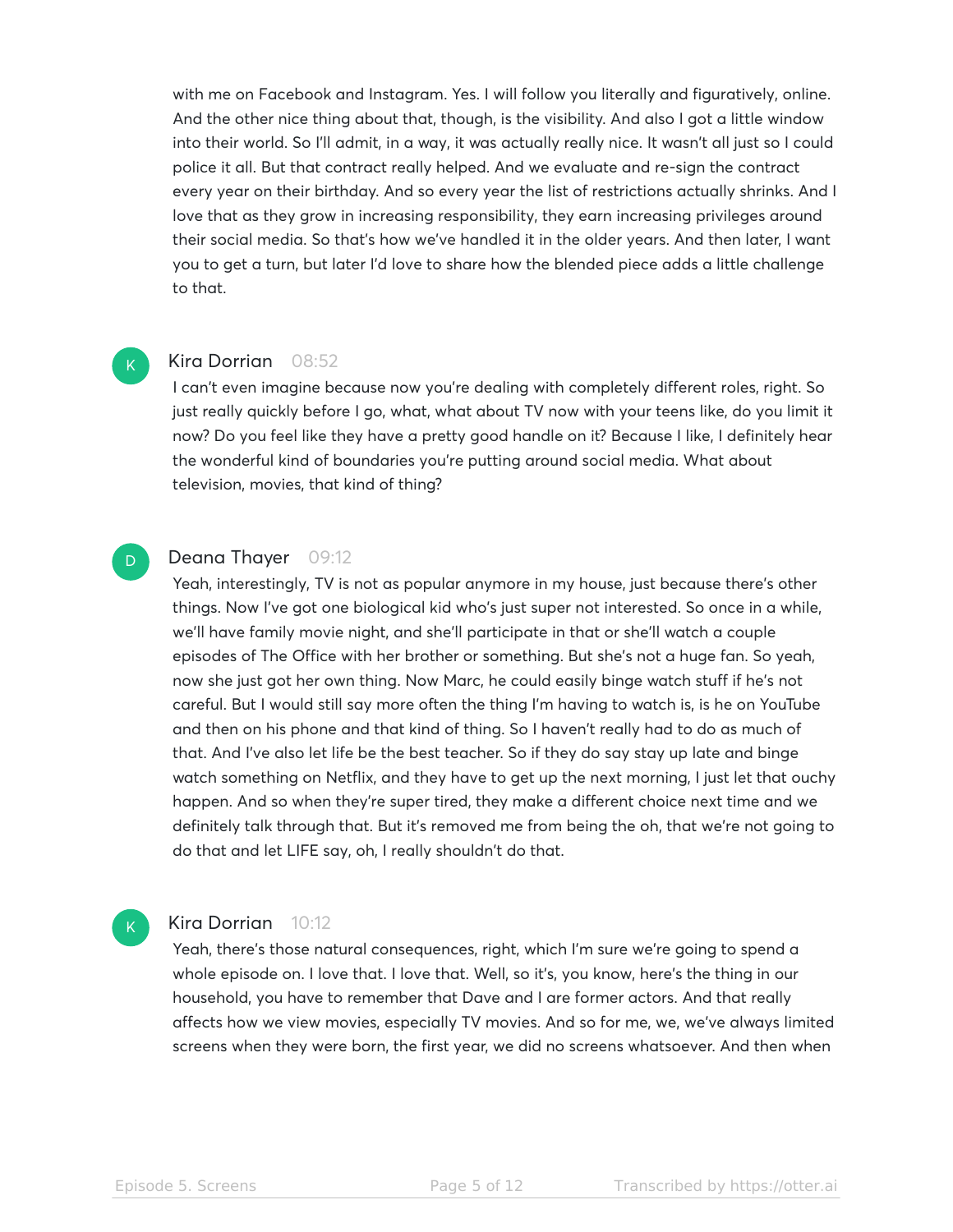they were one, we introduced a 30 minute show, and it was Sophia the First, because Sophia the First had just come out at that time, and they did a brand new musical number in every episode, and I was like, this I can get on board with it. This is an education. And that is kind of how I see film, especially, to me, it's a part of their education. Like they've watched Sound of Music and Singing in the Rain and Wizard of Oz and some classic Disney films. And for us, that's so much a part of who we are, and especially me as a, as a voice actor, you know, that, like animation and doing voices. And that's the world I work in. So it was important for me that that piece of it was really welcomed and encouraged, but in a limited way. So same thing, we definitely put a time restriction on it. And so we introduced Sophia the First, and they would get this little 30 minutes every afternoon. And then as they got older, we started doing a 30 minute chunk in the morning as well, so that I could like make their lunch and get myself ready if I had to go to work. And it was just that perfect amount of time to just breathe and get everything done. They took a little rest before they went off to school or wherever it was that they were going. And so we've kind of stuck with that, but we went completely away from our the video game screens. So my kids hardly ever touch the iPad or our phones. We bought them Kindles when we took our very first trip to the UK to visit Dave's family, so they were four and a half. And we bought them Kindles, and it was hilarious because they literally didn't know what they were because they'd had just so little exposure. And so we were like, they're gonna be so excited. We bought them these like super cool expensive things. And they, it was like, you know, here's some socks, like, they just didn't even know what it was. And so the only time and this is still the rule, the only time they are allowed Kindles is when we travel. And I feel absolutely guilt free, shame free saying, here's your Kindle. Enjoy the nine hour flight. You may now have nine uninterrupted hours of Kindle time and movies. And you know, whatever it is, and that has worked out so well. And it is, that's the long game we talked about, right? It is so hard sometimes to not be like, oh, here's a Kindle, right? Especially if one has an appointment, and we're waiting in the waiting room, it's like, it would just be so much easier to bring the Kindle. But I don't, because then I would feel funny about nine hours of, you know, Kindle entertainment. And so it's worked out really, really well in our favor. They're not video game focused. They like them a lot. And they would probably play it a lot more if we let them. But it's just not front of mind for them. And for me, it was so important to keep the video game stuff at bay for as long as possible.

#### Deana Thayer 13:38

And that's really great. And I love that you said they didn't even really know what to make of it and what to do with it. It just reminds me of a funny story. I have to share really quick. I had a set of board books for my kids that happened to have some of the characters from Dora the Explorer, and they had letters and Dora happened to be in the little book about the letter P. And so she was on the page with the word pinata, and my kids had so little

D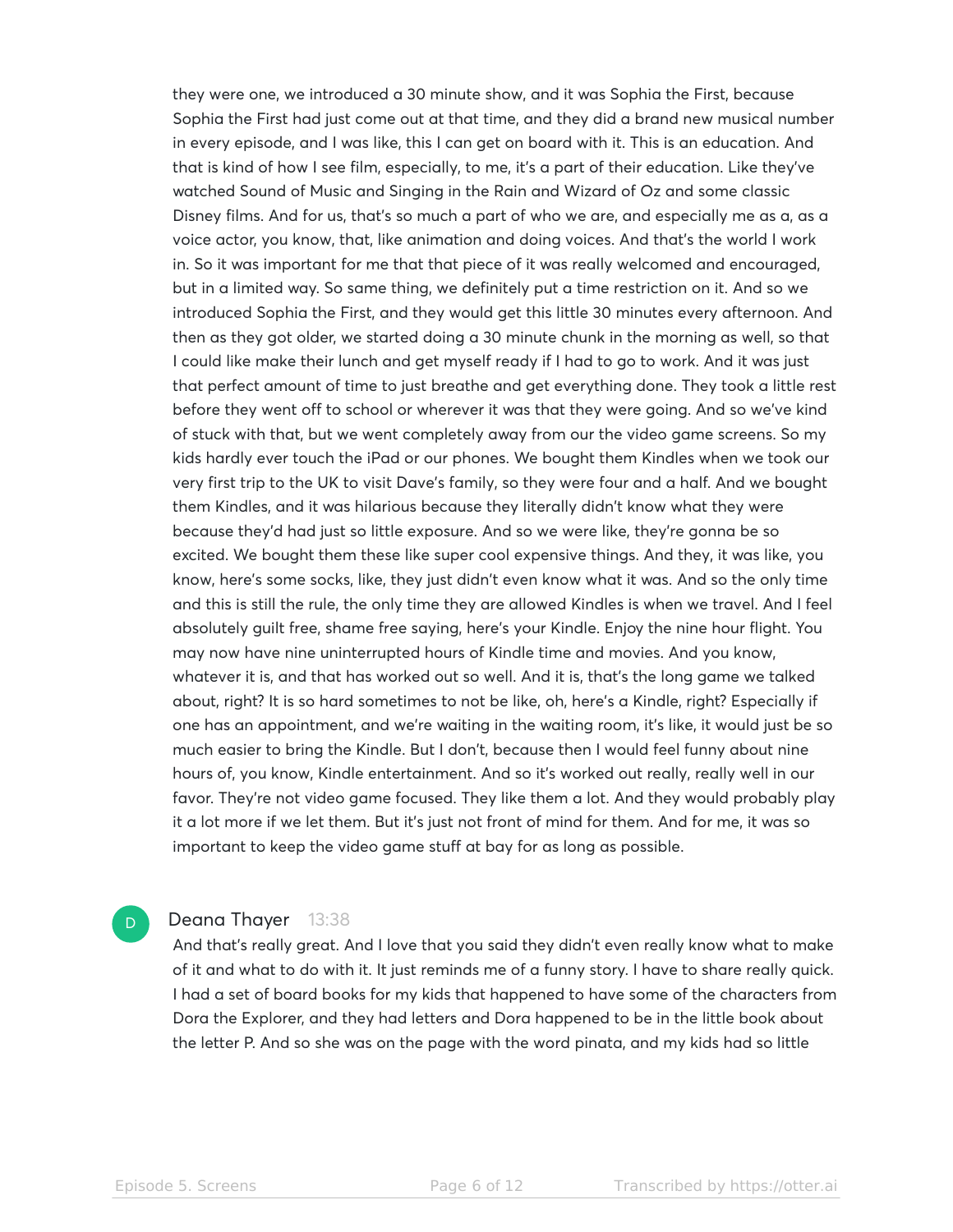exposure to TV. And this was a "pat mom on the back" moment, I was actually really happy about this. But we were out and about somewhere and Dora the Explorer came on at a friend's house or something. And Cienna looked at the screen and said, pinata! And I just love it when you can actually keep the exposure low enough that they don't even have some of that awareness. And that's actually great. There's nothing bad about that, and how your kids have something to look forward to when they travel. And you can have guilt free flight time where you know that they're entertained, but that isn't how they're spending their life outside of these trips once in a while.

#### Kira Dorrian 14:39

 $K$ 

Right. And it's super special. They can't wait to travel. I mean, obviously because it's super fun, but, but they have this special thing that they know is limited. And it gives us that breath to just, we can relax and enjoy our flight. I mean, our kids fly really well. And I think a lot of it has to do with they can do all of these things that feel special to them and they don't need us as much in those moments as they might if it was just like any other day, so yeah, the video game piece was really the most important to me. And so now my kids watch 30 minutes in the morning and 30 minutes in the afternoon. And usually the afternoon one is when I'm making dinner again, kind of like when I'm not available, I want to be able to focus on what I'm doing. I don't love to cook and my son has some allergies. So cooking is a stressful time and it's like, just go watch your show. I stuck with mostly educational stuff until they were about five. I loved Little Einsteins that was like my favorite. It's all art and music, again, kind of reflecting our family values. I wanted to expose them to the creative side of this. And my son now is super into moviemaking. He actually just requested a filmmaking camera for his birthday for his seventh birthday. He wants a camera to make films. And so I think some of that has come from the TV and film education but I will be totally honest and say that like when we get home from the UK is a great example. And we're all jet lagged out of our minds. The next day is an unlimited TV day. And we all I mean, Dave and I lie in bed just binge watching something, because we're exhausted and the kids just watch TV all day. It doesn't happen often. I mean, we go to the UK, like once a year. So I would say we do that maybe twice a year. There's usually one other day where Dave and I are like, you know what, let's just watch TV all day. And we let them and, and again, that has always felt really good and really, really healthy to us. The one thing I will say is with video games at the moment, the rule is that they can play them at someone else's house, but only if it's non-violent. I will never say yes to violent video games. I just, it's just, I don't, I don't as a voice actor. I actually won't audition for them either. So that's just a part of our family value system. So right now they are getting, if they go to a friend's house, my son has one friend who they play a lot of video games like Mario Kart and stuff when they're there. And I at the moment, that feels good to me. Like I remember when they were little. I said to my mom, I know they're gonna eat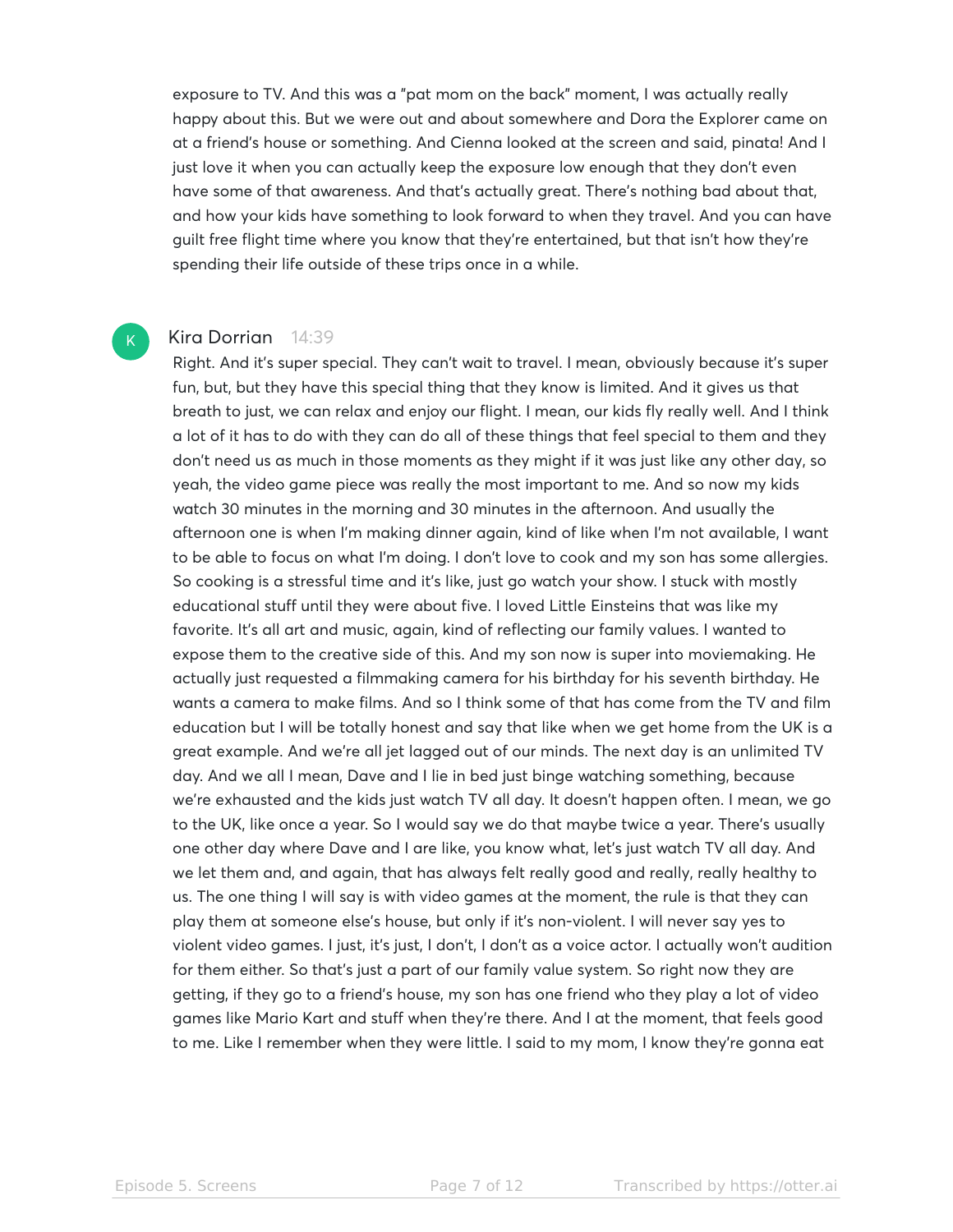a cookie one day, but do I have to be the one to give them the cookie? You know, I know they're gonna eat McDonald's one day, do I have to be the one to give them their first McDonald's? And that's sort of how I feel about video games. It's like, I know they're gonna play video games. But I don't know that our home has to be the place where it's introduced, I think that life can introduce them to that. And that in order to support what our value system is it at home, that, that looks a different way at home, but we're not necessarily preventing it out in the world. Does that make sense?

#### Deana Thayer 17:26

Absolutely. And I have one other question for you. Because I remember when we chatted about chores, you had talked about if the chores don't get done, then the show might go away. And I'm curious do Rhys and Rhiannon at this point have any way to earn extra screen time? Or is it just those 30 minutes for now, those two times a day?



D

#### Kira Dorrian 17:45

Yeah, we sort of, it's just those two times a day. I like the idea that we assume you get your your privileges, it's assumed that you are going to behave and act in a certain way that enables you to get your privileges and only if I see that you're making a different choice do I take that away. I wanted, I always wanted to send the message that we assume you're going to do the right thing.



#### Deana Thayer 18:06

Right, you're assuming the best about your own children.



#### Kira Dorrian 18:08

Exactly. So we haven't kind of worked into earning though. I will say, having put the, the more you read, the more screentime you've got, I'm going to put that in my pocket. And I'm actually what, what I'm chewing on out loud here with all of you, our listeners, is maybe taking one of those and making that something that you earn with reading.



Deana Thayer 18:25 So one is a given...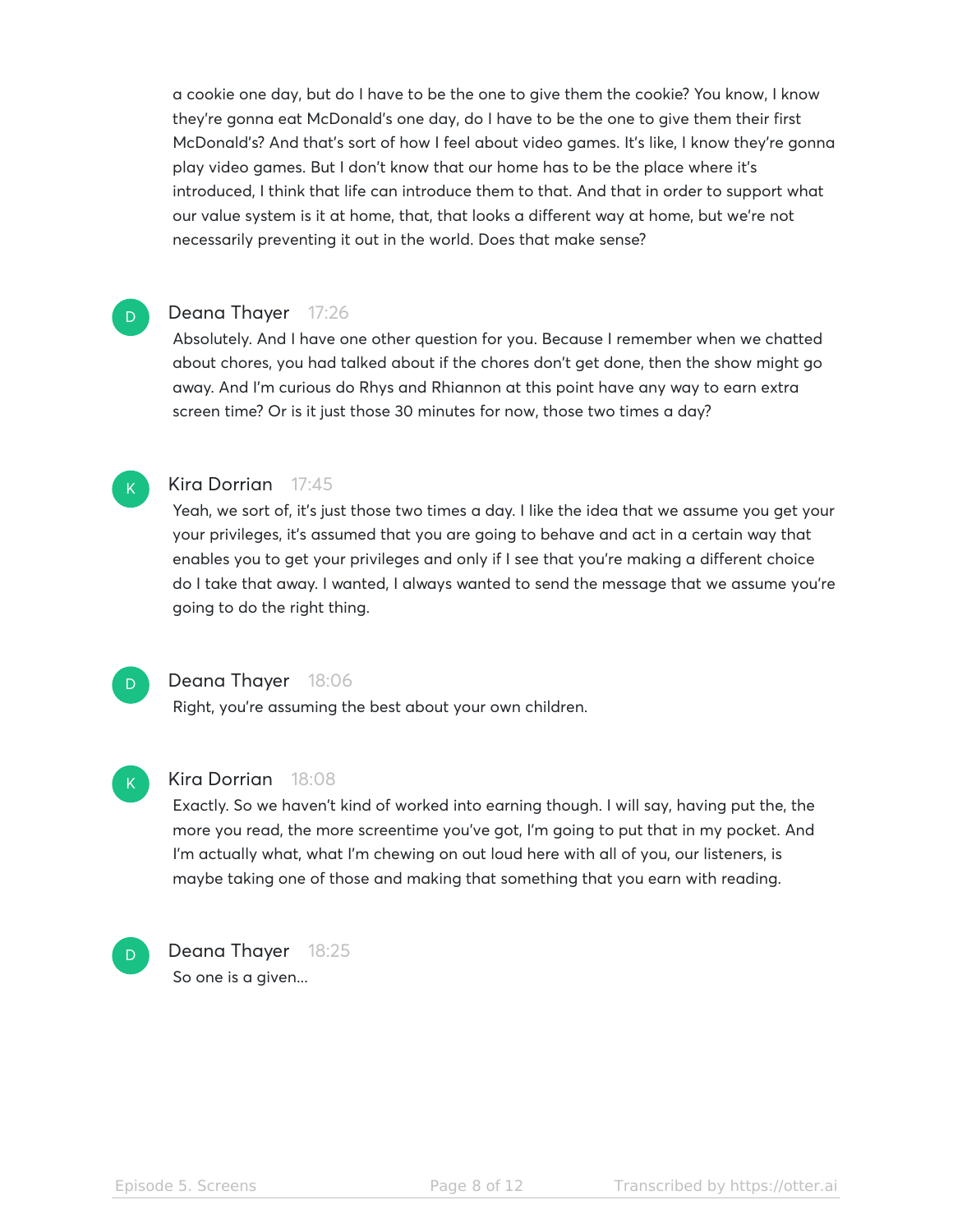#### Kira Dorrian 18:26

One's a given, and one becomes something that you earn because I do like the idea. I mean, my kids both love to read anyway. But I love the idea of the one for one thing. That's really cool.

D

 $\mathsf{K}_{\scriptscriptstyle{+}}$ 

#### Deana Thayer 18:35

All right, well, I have as you know, a two household family actually a total of four households, technically, with my ex-wife in law, my actual ex-spouse, all of those things. So for my biological kids, I have this other added layer of complexity, right? So they aren't always with me, and the rules are different at their dad's house. And so I would love to just take a few minutes for those of you who are either in the same situation or just wondering how you even navigate that to talk about how we do it. And really, it's super easy, not easy to implement, but simple in terms of what I do. And my basic principle that I say to my kids is that our rules are still our rules at our house. I don't get a say, however unfortunate it may be, in what goes on in the other home. But what happens here I am in charge of, and so yes, is that challenging for them? Absolutely. They have to go back and forth between two homes where there are different rules about social media or phone usage, or whether you take your phone to bed at night. Absolutely. And not even about that alone. There's so many other things where we might be different. But what's great is at least it keeps it consistent, and they know what they can expect from our home. And I think that's really important and better than me kind of shifting to match or oh, you can do that at dad's oh, maybe I should change this over here. So it's been really important for them that they at least know, at mom's house, this is how it looks. And I do my absolute best to just honor the other home and say, that's great if dad allows that and not be a stinker about that. But it doesn't mean I have to match that. The other thing is that if we ever have a consequence that's around the phone or social media or just screentime in general, I do communicate it to the other home. And I think that's really important. So that at least my ex-husband and his wife know, hey, here's something I had to do. And you are welcome to implement it as well, or I'll respect it if you don't, but I let them know what's happening. Because I don't want them to ever feel caught off guard or have my kids go over and rush and vent into complaining. Oh, my phone got taken away. And they're feeling really a little confused and maybe like the rug got pulled out from under them. Wow, I didn't know that. And it's really important to remember that really it's not -y ex husband anymore, that's my co-parent. And he deserves to know what's happening. And sometimes he'll even jump on board and say, okay, I'm going to do that at my house too, which is great. But even for people where it might be a little more contentious and less amiable, I still think it's important just to communicate, hey, here's a consequence I laid down around social media for right now, just so you know, every time the kids are at my house for the next two weeks, or whatever it is, just letting that parent in on it, I think is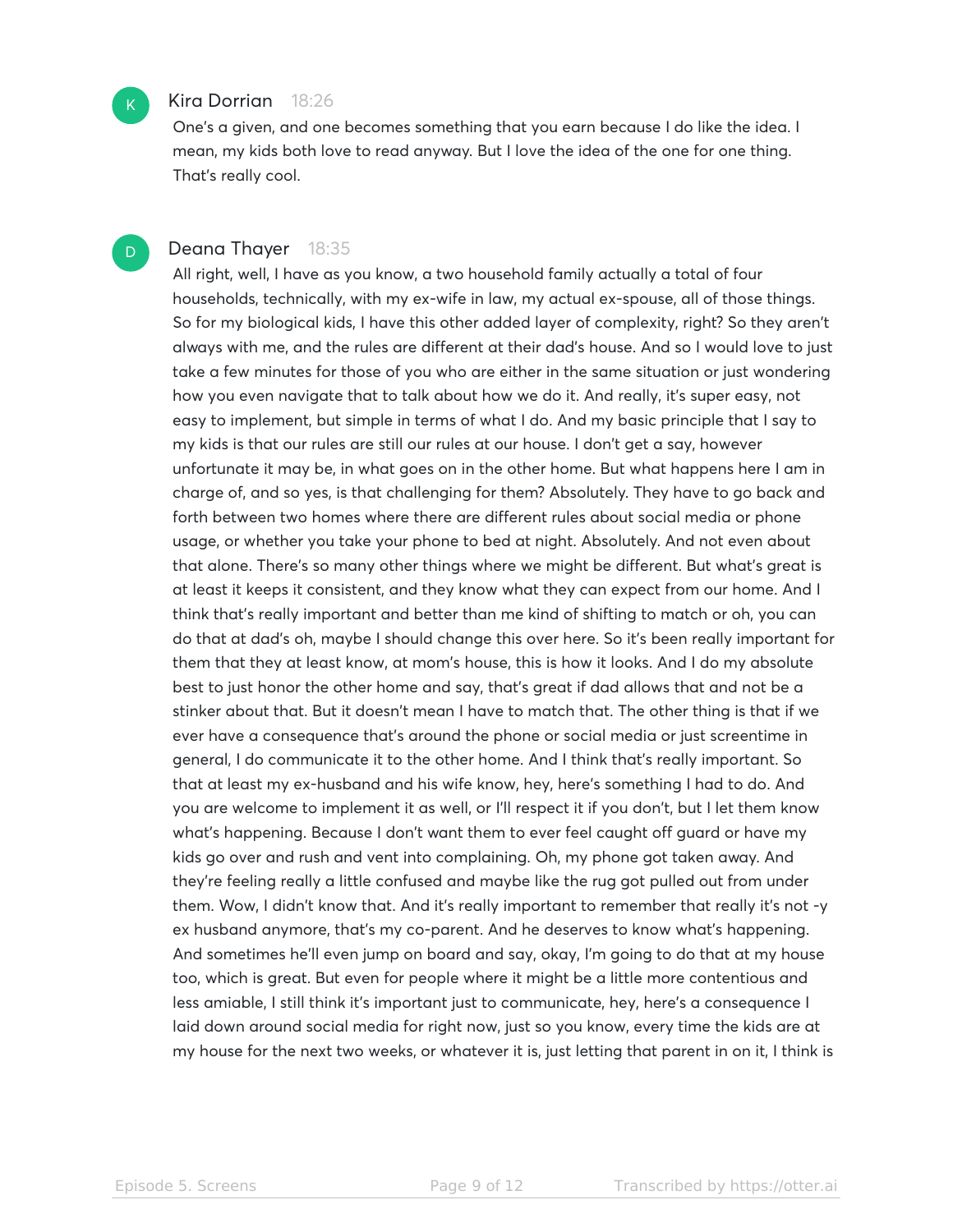really important. And so that's helped us that I don't just match the other home. That's not my goal. But I do communicate with the other home about everything screen.

## $\mathsf{K}_{\scriptscriptstyle{+}}$

D

 $\mathsf{K}_{\scriptscriptstyle{+}}$ 

#### Kira Dorrian 21:33

So what do you do about the blend in your own home then? So you've got your bio kids, you've got your bonus kids. I'm assuming the bonus kids maybe had different rules around screens coming in. How did you guys handle that?

#### Deana Thayer 21:44

Well, it was really similar. I had to tell my two bio kids that these are still mom's rules for you and they might look different than the ones for your brothers, especially now that we have my two stepsons living with us full time and their rules are different. Especially because they're over 18, too. So that looks really different. But they're old enough. And this is a tricky part when you get to the season where the kids are old enough to not just see that it's different and see a disparity, but then have an outcry about it. It's not fair, right? And I've always actually validated that and said, you know what, you're right. That isn't fair. But we're not about trying to do what's equitable. I'm really about trying to do what's best for you. And so these expectations that I already have in place are best for you, and changing them would actually be detrimental. So we're going to go ahead and stick with what we've got. I'm sorry that you get to see it looking different for somebody else, but we're gonna stick with what we have. So that's what we've done and it's at least kept animosity down. I don't think my kids always feel lovely about it. I'm sure that sometimes it's a little frustrating to see different freedoms given to different kids under your same roof. But at the same time, they still have a nice inherent respect for me, and I think it's kept it at least from being a battle for me to just say, this is still how we're doing it.

#### Kira Dorrian 23:00

It's funny because Dave and I just had a talk this past weekend about, like the fairness aspect. Because obviously we have twins. And we're really in this season of, that's not fair. Everything should be equal, everything should be fair. And he and I actually decided just this weekend, we were like, we need to actively seek out unfairness. And let them be in that, because life isn't fair. Like it'd be so cool if it was, but it's not. And especially for our two because they're same age, same season, same everything. They just are going to need to learn that it doesn't always look exactly the same. And I think the way you guys handle that is just right. You know, the, it's what's best for you. And that's what we keep trying to explain to ours too. Like, I know, that doesn't feel fair. But you're different kids with different needs and different brains and different personalities. And so I have to do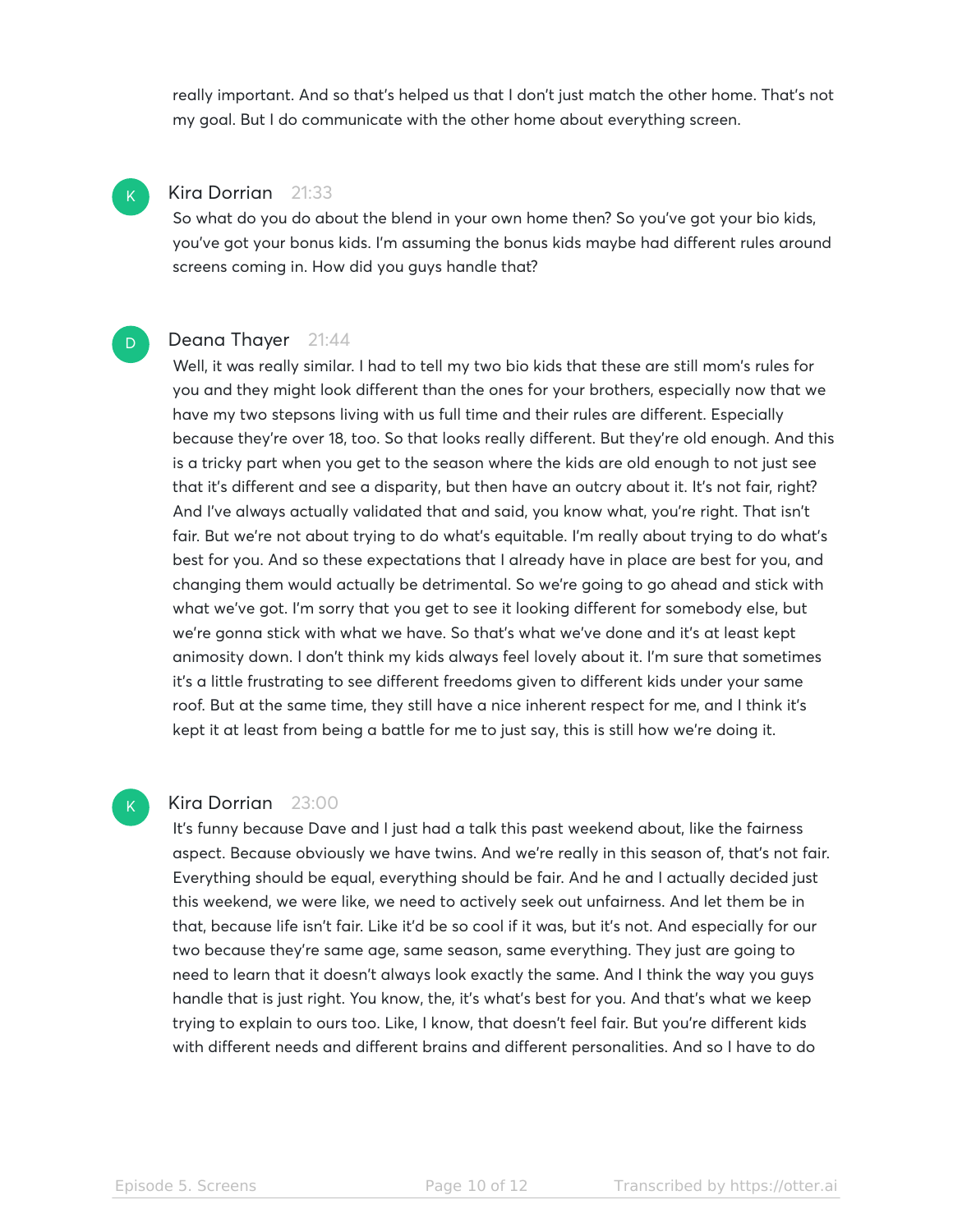what's best for you. Not what's fair for all.

#### Deana Thayer 23:48

Yeah, and that's probably extra tricky, I would imagine with twins. We'e the same age and we're at the same level on so many things, but it's not always going to be fair. And that is such a great life lesson because life is not going to always hand things out nice and equitably of course, that'd be fantastic. But that isn't reality.



D

D

#### Kira Dorrian 24:05

exactly. Okay, well, I hope that you found our discussion on screens and technology useful and that you got a few tips that maybe you can incorporate into your own home, whether you are a blended family or not. And I'm going to hand over to Deana because we're gonna end with a quote.

#### Deana Thayer 24:20

Yeah, you're gonna hear Kira and I talk a lot about delivery. And it's not just what you're saying, but how. And so I love this quote, it's by Josiah Gilbert Holland and it says calmness is the cradle of power. And while we're always going to discourage power struggles, power and strength are a positive thing. And our kids see that when we can deliver instructions calmly, that is actually strength. So be thinking about that this week. Calmness is the cradle of power. And as you're talking to your kids, especially about screens, which can be a heated issue, that it is important to remain calm with whatever ideas you want to put in place.

## $K$

#### Kira Dorrian 24:58

For more information, you can go to raisingadultspodcast.com or our bigger brand futurefocusedparenting.com. Raising Adults is produced by Kira Dorrian and Deana Thayer and recorded in my laundry room. Music by Seattle band Hannalee. If you like what you hear, please give us a five star rating, tell your friends, share it on Facebook and Instagram. It's amazing how much those positive reviews and word of mouth is the key to a successful podcast. So if you like what you hear, give us that five star rating and we can bring you more of it. Thanks for listening.



Future Focused Parenting 25:27